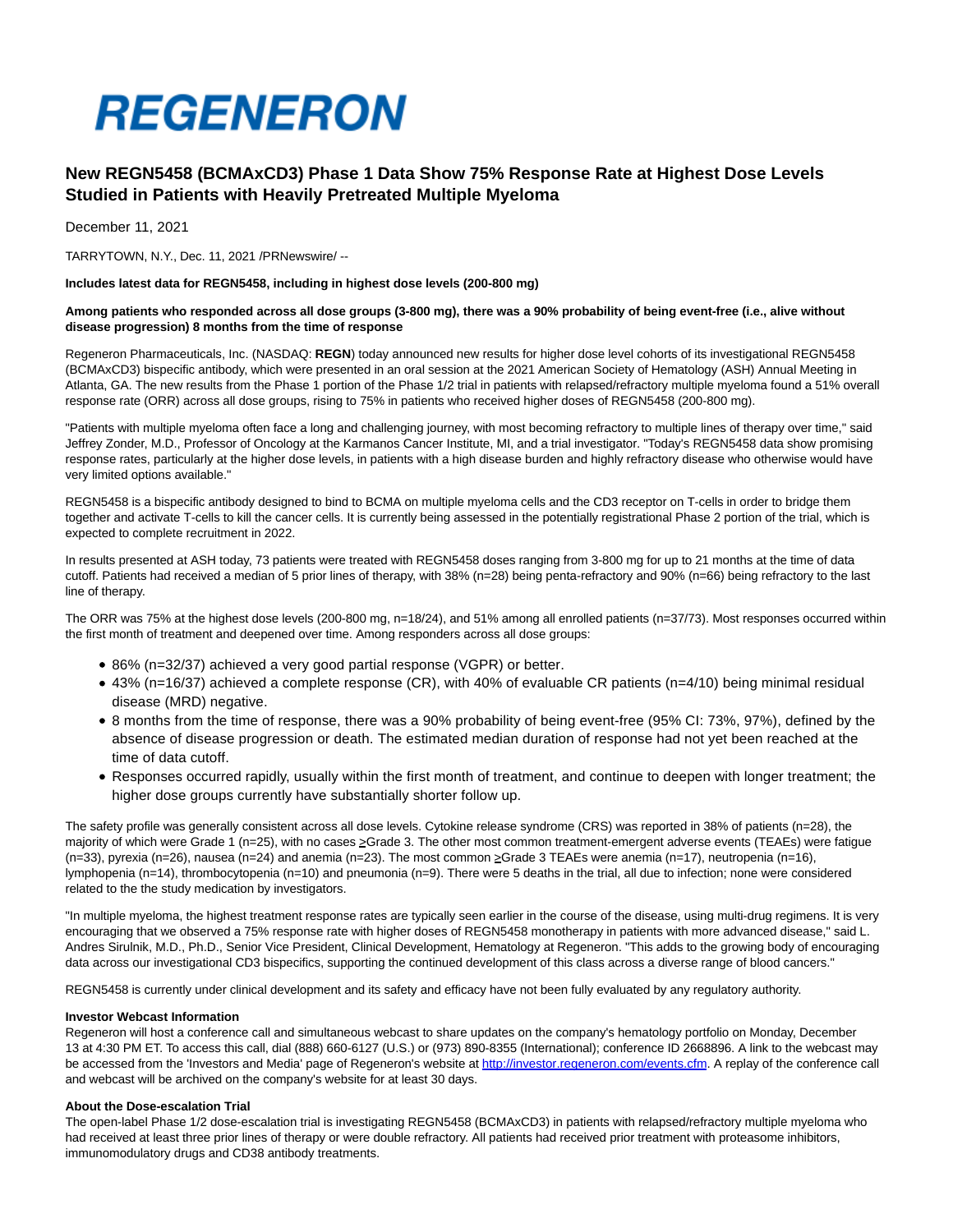The Phase 1 portion of the trial is primarily assessing safety, tolerability and dose-limiting toxicities of REGN5458, with efficacy as secondary endpoints. The Phase 2 portion will further assess REGN5458 anti-tumor activity and safety. If you are interested in learning more about this trial, please contact us [\(clinicaltrials@regeneron.com,](mailto:clinicaltrials@regeneron.com) +1 844 734 6643), or visit our clinical tria[l website.](https://c212.net/c/link/?t=0&l=en&o=3386998-1&h=2454651934&u=https%3A%2F%2Fclinicaltrials.regeneron.com%2Fs%2F&a=website)

## **About Multiple Myeloma**

Multiple myeloma is the second most common blood cancer with approximately 30,192 and 168,765 new diagnoses in the U.S. and the world, respectively, in 2020. It is characterized by the proliferation of cancerous plasma cells (multiple myeloma cells) that crowd out healthy blood cells in the bone marrow, infiltrate other tissues and cause potentially life-threatening organ injury. Multiple myeloma is not curable despite treatment advances, and while current treatments are able to slow the progression of the cancer, most patients will ultimately experience cancer progression and require additional therapies. In addition, patients are at increased risk of frequent infections, bone problems, reduced kidney function and anemia.

## **About Regeneron in Hematology**

At Regeneron, we're translating more than 3 decades of biology expertise with our proprietary VelociSuite® technologies to develop potentially paradigm-changing medicines for patients with diverse blood cancers and rare blood disorders.

Our blood cancer research is focused on bispecific antibodies that are being assessed both as monotherapies and in combination with each other and emerging therapeutic modalities. Together, they provide us with unique combinatorial flexibility to develop customized and potentially synergistic cancer treatments.

Our research and collaborations to develop potential treatments for rare blood disorders include explorations in antibody medicine, gene editing using CRISPR and gene-knockout technologies, as well as investigational RNA-approaches that are being investigated for their ability to deplete abnormal proteins or block disease-causing cellular signaling.

For more information, visit [https://www.regeneron.com/pipeline.](https://c212.net/c/link/?t=0&l=en&o=3386998-1&h=1570655889&u=https%3A%2F%2Fwww.regeneron.com%2Fpipeline&a=https%3A%2F%2Fwww.regeneron.com%2Fpipeline)

# **About Regeneron's VelocImmune Technology**

Regeneron's VelocImmune<sup>®</sup> technology utilizes a proprietary genetically engineered mouse platform endowed with a genetically humanized immune system to produce optimized fully human antibodies. When Regeneron's President and Chief Scientific Officer George D. Yancopoulos was a graduate student with his mentor Frederick W. Alt in 1985, they were the first to [envision m](https://c212.net/c/link/?t=0&l=en&o=3386998-1&h=1685369390&u=https%3A%2F%2Fwww.sciencedirect.com%2Fscience%2Farticle%2Fabs%2Fpii%2F0168952585900897&a=envision)aking such a genetically humanized mouse, and Regeneron has spent decades inventing and developing VelocImmune and related VelociSuite technologies. Dr. Yancopoulos and his team have used VelocImmune technology to create approximately a quarter of all original, FDA-approved or authorized fully human monoclonal antibodies currently available. This includes Dupixent® (dupilumab), REGEN-COV® (casirivimab and imdevimab), Libtayo® (cemiplimab-rwlc), Praluent<sup>®</sup> (alirocumab), Kevzara® (sarilumab), Evkeeza® (evinacumab-dgnb) and Inmazeb ™ (atoltivimab, maftivimab, and odesivimab-ebgn).

## **About Regeneron**

Regeneron (NASDAQ: REGN) is a leading biotechnology company that invents life-transforming medicines for people with serious diseases. Founded and led for over 30 years by physician-scientists, our unique ability to repeatedly and consistently translate science into medicine has led to nine FDA-approved treatments and numerous product candidates in development, almost all of which were homegrown in our laboratories. Our medicines and pipeline are designed to help patients with eye diseases, allergic and inflammatory diseases, cancer, cardiovascular and metabolic diseases, pain, hematologic conditions, infectious diseases and rare diseases.

Regeneron is accelerating and improving the traditional drug development process through our proprietary VelociSuite technologies, such as VelocImmune, which uses unique genetically humanized mice to produce optimized fully human antibodies and bispecific antibodies, and through ambitious research initiatives such as the Regeneron Genetics Center, which is conducting one of the largest genetics sequencing efforts in the world.

For additional information about the company, please visi[t www.regeneron.com o](https://c212.net/c/link/?t=0&l=en&o=3386998-1&h=530017484&u=https%3A%2F%2Fwww.regeneron.com%2F&a=www.regeneron.com)r follow @Regeneron on Twitter.

# **Forward-Looking Statements and Use of Digital Media**

This press release includes forward-looking statements that involve risks and uncertainties relating to future events and the future performance of Regeneron Pharmaceuticals, Inc. ("Regeneron" or the "Company"), and actual events or results may differ materially from these forward-looking statements. Words such as "anticipate," "expect," "intend," "plan," "believe," "seek," "estimate," variations of such words, and similar expressions are intended to identify such forward-looking statements, although not all forward-looking statements contain these identifying words. These statements concern, and these risks and uncertainties include, among others, the impact of SARS-CoV-2 (the virus that has caused the COVID-19 pandemic) on Regeneron's business and its employees, collaborators, and suppliers and other third parties on which Regeneron relies, Regeneron's and its collaborators' ability to continue to conduct research and clinical programs, Regeneron's ability to manage its supply chain, net product sales of products marketed or otherwise commercialized by Regeneron and/or its collaborators or licensees (collectively, "Regeneron's Products"), and the global economy; the nature, timing, and possible success and therapeutic applications of Regeneron's Products and product candidates being developed by Regeneron and/or its collaborators or licensees (collectively, "Regeneron's Product Candidates") and research and clinical programs now underway or planned, including without limitation REGN5458 (a BCMAxCD3 bispecific antibody) and other blood cancer and rare blood disorder programs; the likelihood, timing, and scope of possible regulatory approval and commercial launch of Regeneron's Product Candidates and new indications for Regeneron's Products, such as REGN5458 for the treatment of multiple myeloma; uncertainty of the utilization, market acceptance, and commercial success of Regeneron's Products and Regeneron's Product Candidates and the impact of studies (whether conducted by Regeneron or others and whether mandated or voluntary), including the study discussed in this press release, on any of the foregoing or any potential regulatory approval of Regeneron's Products and Regeneron's Product Candidates (such as REGN5458); the ability of Regeneron's collaborators, licensees, suppliers, or other third parties (as applicable) to perform manufacturing, filling, finishing, packaging, labeling, distribution, and other steps related to Regeneron's Products and Regeneron's Product Candidates; the ability of Regeneron to manufacture and manage supply chains for multiple products and product candidates; safety issues resulting from the administration of Regeneron's Products and Regeneron's Product Candidates in patients, including serious complications or side effects in connection with the use of Regeneron's Products and Regeneron's Product Candidates in clinical trials; determinations by regulatory and administrative governmental authorities which may delay or restrict Regeneron's ability to continue to develop or commercialize Regeneron's Products and Regeneron's Product Candidates; ongoing regulatory obligations and oversight impacting Regeneron's Products, research and clinical programs, and business, including those relating to patient privacy; the availability and extent of reimbursement of Regeneron's Products from third-party payers, including private payer healthcare and insurance programs, health maintenance organizations, pharmacy benefit management companies, and government programs such as Medicare and Medicaid; coverage and reimbursement determinations